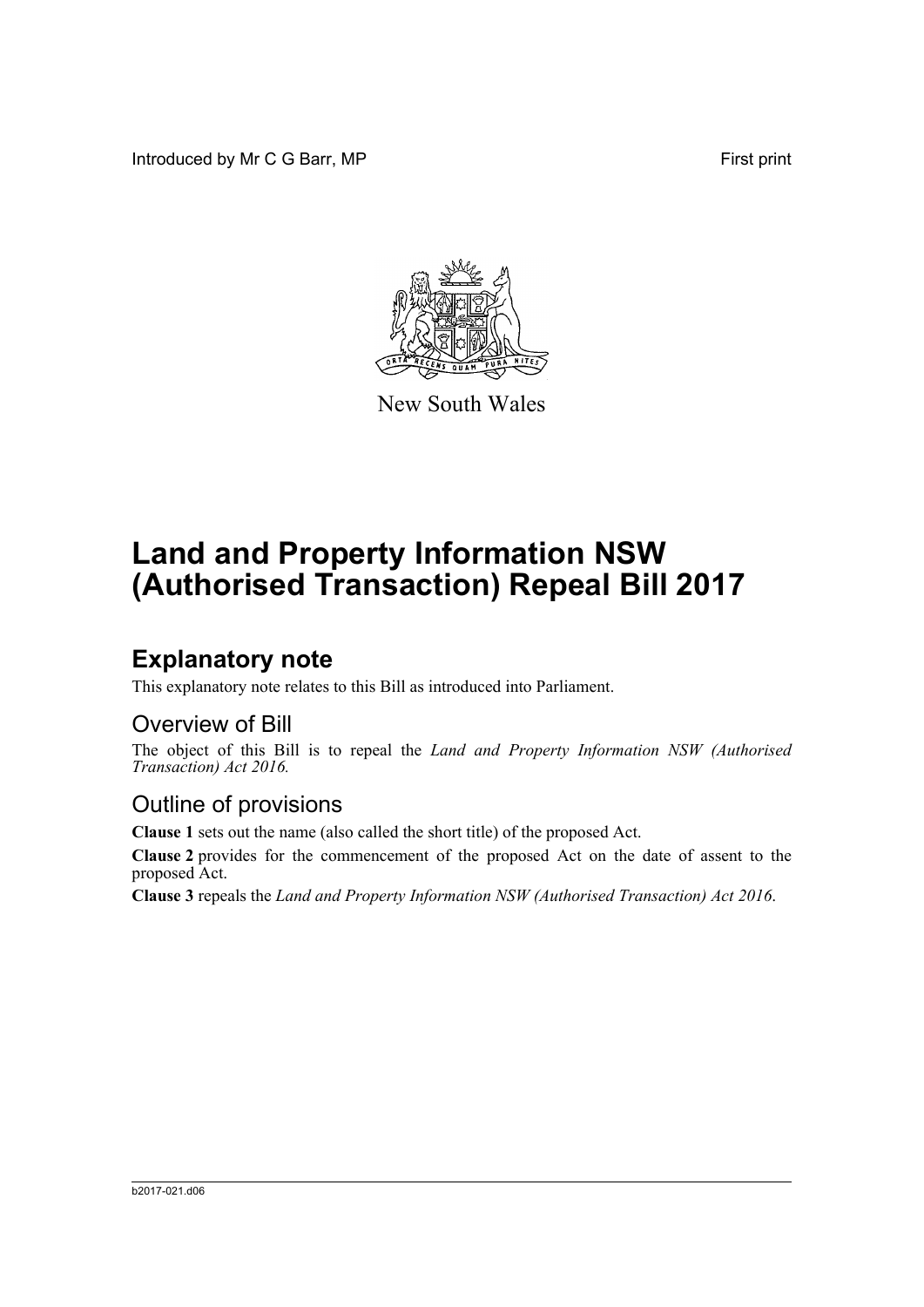Introduced by Mr C G Barr, MP First print



New South Wales

# **Land and Property Information NSW (Authorised Transaction) Repeal Bill 2017**

### **Contents**

|                                                                                        | Page |
|----------------------------------------------------------------------------------------|------|
| Name of Act                                                                            |      |
| Commencement                                                                           | ົ    |
| Repeal of Land and Property Information NSW (Authorised<br>Transaction) Act 2016 No 46 |      |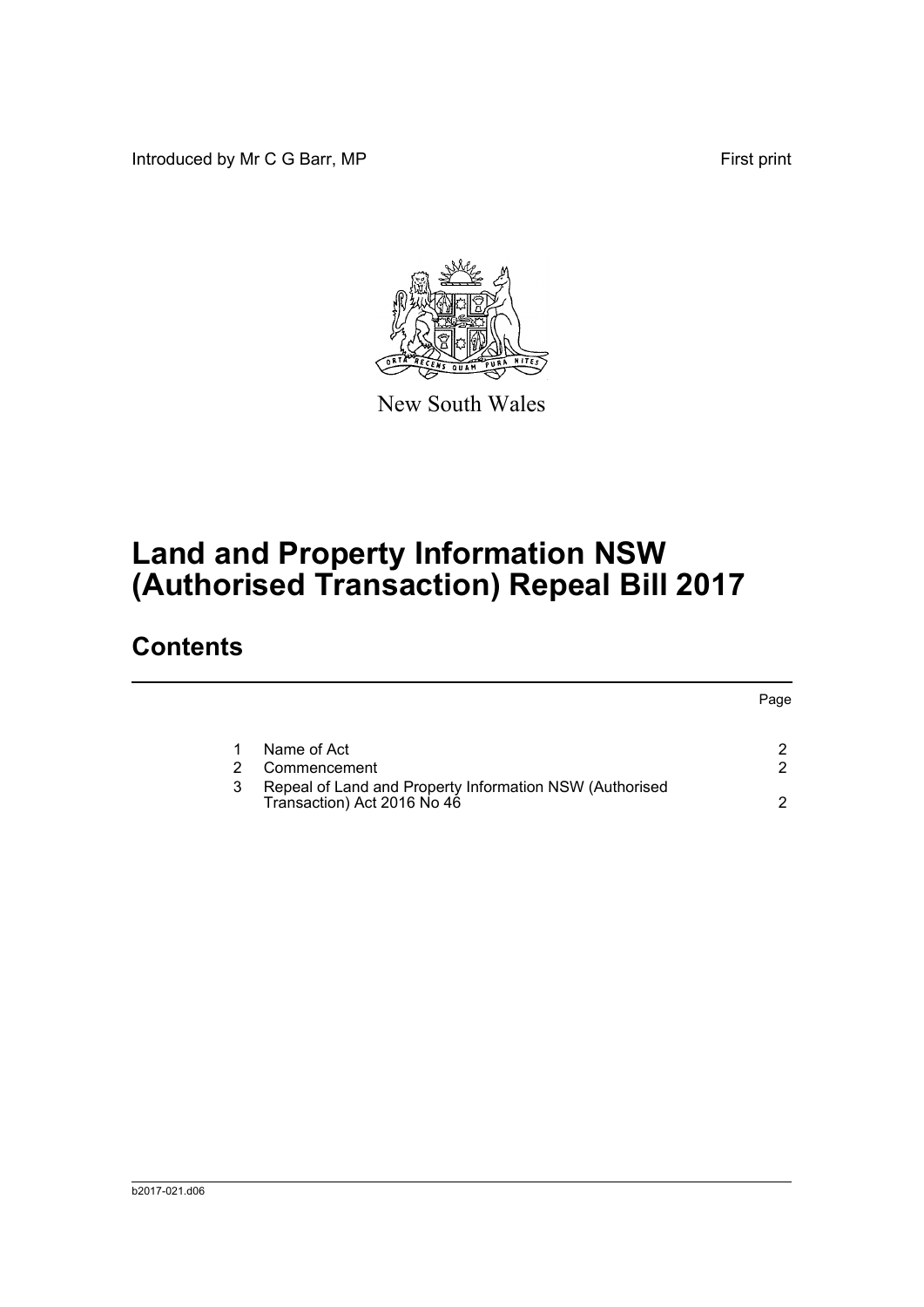

New South Wales

# **Land and Property Information NSW (Authorised Transaction) Repeal Bill 2017**

No , 2017

#### **A Bill for**

An Act to repeal the *Land and Property Information NSW (Authorised Transaction) Act 2016*.